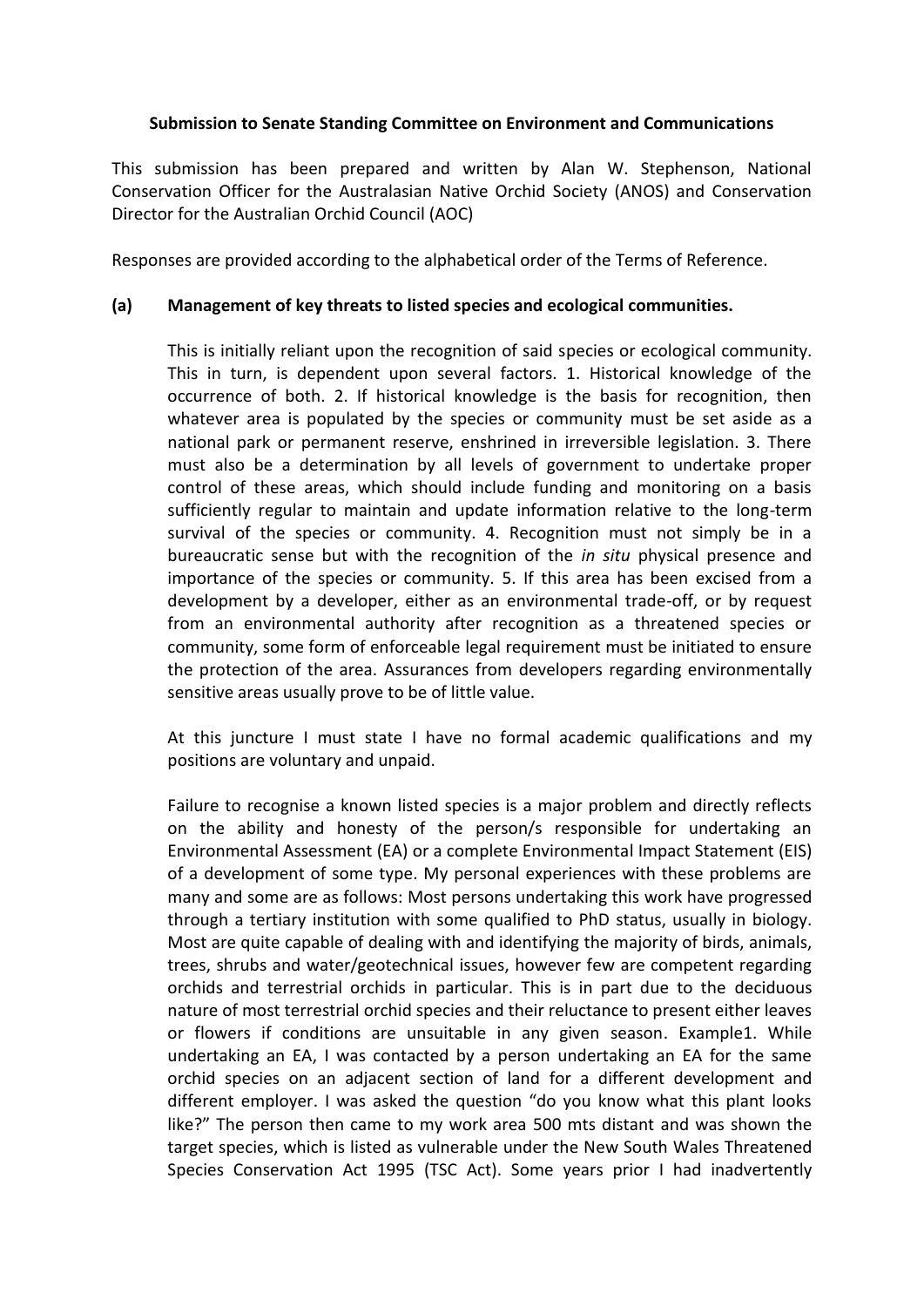located another terrestrial species listed as endangered under the TSC Act and the Commonwealth Environment Protection Biodiversity Conservation Act 1999 (EPBC Act), which was overlooked by a person who had undertaken an EA and written a report indicating the findings. The requirement of the NPWS Director General for this EA was that any unidentified species should be passed to a Botanical institution for correct identification, however this was not done. The surveyor actually located the endangered species prior to my find and listed the orchid as *Prasophyllum* sp. on the species list in the final report, indicating he was unable to make a correct identification of the species, despite making a correct identification of the genus. A correct identification was determined only when I showed photos of the orchid to persons with knowledge of the orchid, at what was then considered at the time to be the only known site of occurrence for that species.

Another terrestrial orchid was later discovered on the same site, again by me and this also was overlooked by all surveyors in several EA's of the site. This orchid is known from two sites only, comprising 30 plants in total and was at the time considered conspecific with another of its type, known to occur as far south as Gosford in NSW. This new find was later identified and recorded as a new species, due entirely to the rediscovery and was used as comparative material for another plant originally located at another site 30 years prior. Another EA for a development of 31 hectares allegedly completed surveys for five listed terrestrial orchid species in "three person hours", which is a physical impossibility. A recent report for a proposed golf course development stated "we have conducted driven and walked searches." This was a survey for listed orchid species in addition to other forms of vegetation. The timing of surveys is also a point of contention. Surveys for listed species, prior to a development proposal are regularly conducted in one season only, despite possible adverse weather conditions such as drought or fire. Further complications are surveys being conducted when the target species may not be in flower and the habitat being recorded as unsuitable. This has occurred for one listed species at a time when no specific habitat type was listed for that species.

Species identification by some persons regularly conducting EA work is poor and in another recent instance, an evergreen but common terrestrial species was not identified by the surveyor but again listed only at generic level as *Cryptostylis* sp. If the surveyor had looked at the rear side of the upright leaf the species would have been identified immediately. This point was not considered by the DSEWPC when the development was approved on the basis of the EA Report.

An Environmental Impact Statement (EIS) is designed to be the instrument which determines if any environmental impact will result if a development proceeds, however if the original EA is not conducted in a proper manner and fails to locate anything which will requires an EIS, then the system has failed due to lazy and possibly fraudulent work practices designed to suit a developer.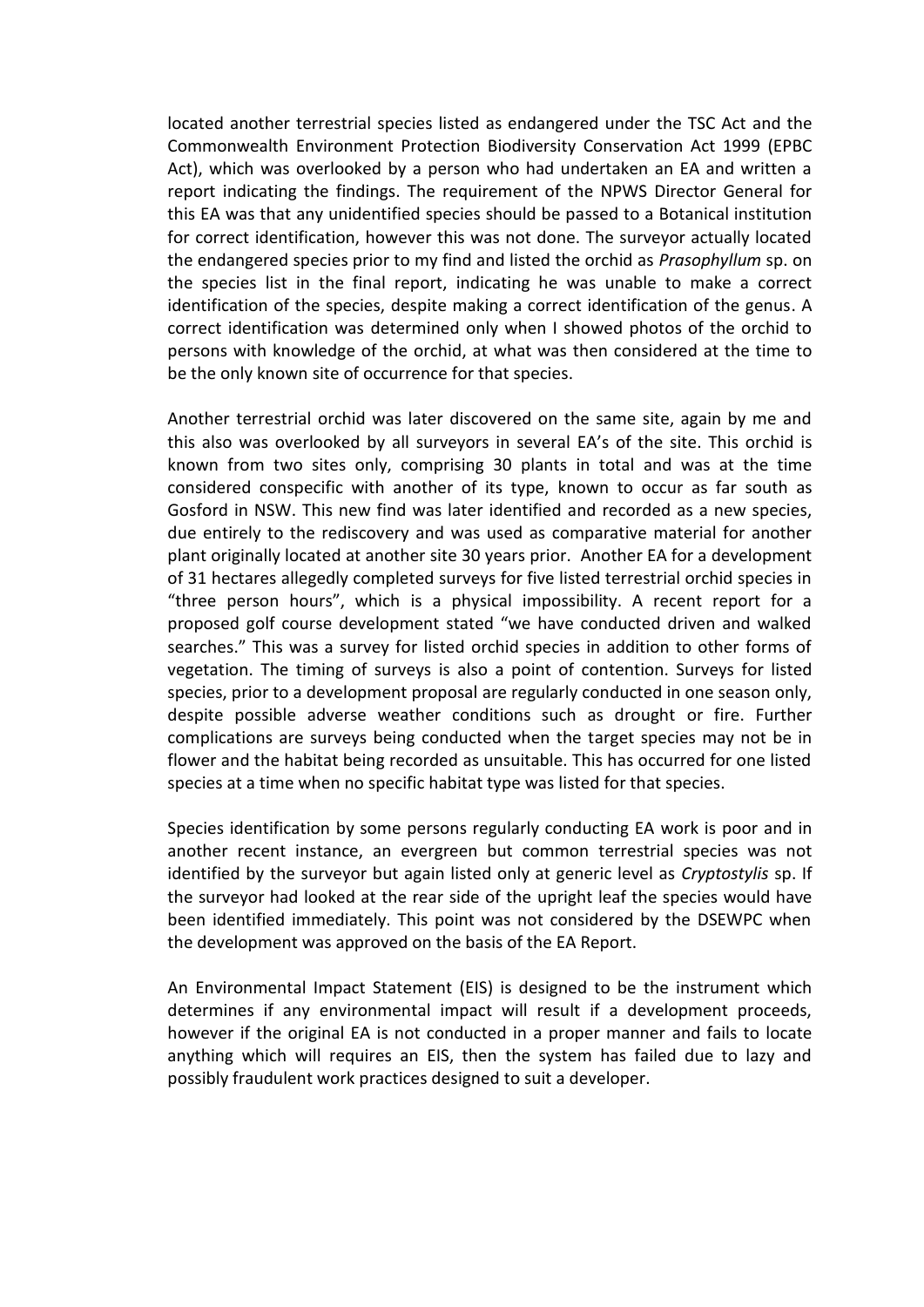### **(b) Development and implementation of recovery plans.**

This is an essential factor for the long-term protection of any listed species and is usually undertaken when a species is located for the first time or subsequently discovered on or adjacent to a site proposed for development. Personal experience indicates the first consideration to be made by a developer is; *how can we relocate this problem to another area*? A statement such as this indicates the first thought is to dig up the orchid and relocate all plants to another site, not necessarily one which has identical habitat to support a rare species, largely dependent on a fungal association for survival.

Sufficient funding must be made available for any recovery plan and the length of the plan should be determined prior to any consideration such as this, to cover what may be a decade or more of monitoring any given species or community. At the commencement of one recovery plan with which I am still involved, the point was made that the pollinating vector for the species concerned was unknown, despite the species being originally described in 1803. This aspect was then incorporated as part of the recovery plan and that information is now complete. As the Australian insect population remains largely undescribed, this must be a feature when recovery plans are being considered or prepared and funding made available for contingencies such as I have just noted.

Local knowledge should be considered regarding the possible existence of any species not yet formally known or described. Occasionally local people retain such information until a development is proposed and occasionally this information can die with the holder of such information and all efforts made to contact any person/s who may be able to provide vital information to the process.

# **(c) Management of critical habitat across all land tenures.**

An initial feature would be the consideration of the existence on the area concerned, of any introduced flora or fauna pests which may have an adverse impact on the species or community. I refer to the obvious; rabbits, foxes, feral domestic animals, Bitou Bush (*Chrysanthemoides monilifera*), Lantana (*Lantana camara)*, Prickly Pear (*Opuntia* spp.), Patersons Curse (*Echium plantagineum*) and the not so obvious in *Phytophthora cinnamomi* (soil fungi)*.* Introduced pests such as these (and others) cost the Australian community over \$5 billion dollars each year.

As many species of native vegetation are sensitive to uncontrolled hydrological changes, this must be recognised as a feature of the proper management of any habitat, which is critical to either a single species or community. Terrestrial orchids are especially sensitive to hydrological changes on either a temporary or permanent basis. Many are equally sensitive to rainfall, which for proper continuation of a flowering regime, must be at the correct time. It is vital that any critical habitat be maintained in a totally natural manner, where excess water is not permitted to be directed to or drained from the habitat of the species or community. The moral is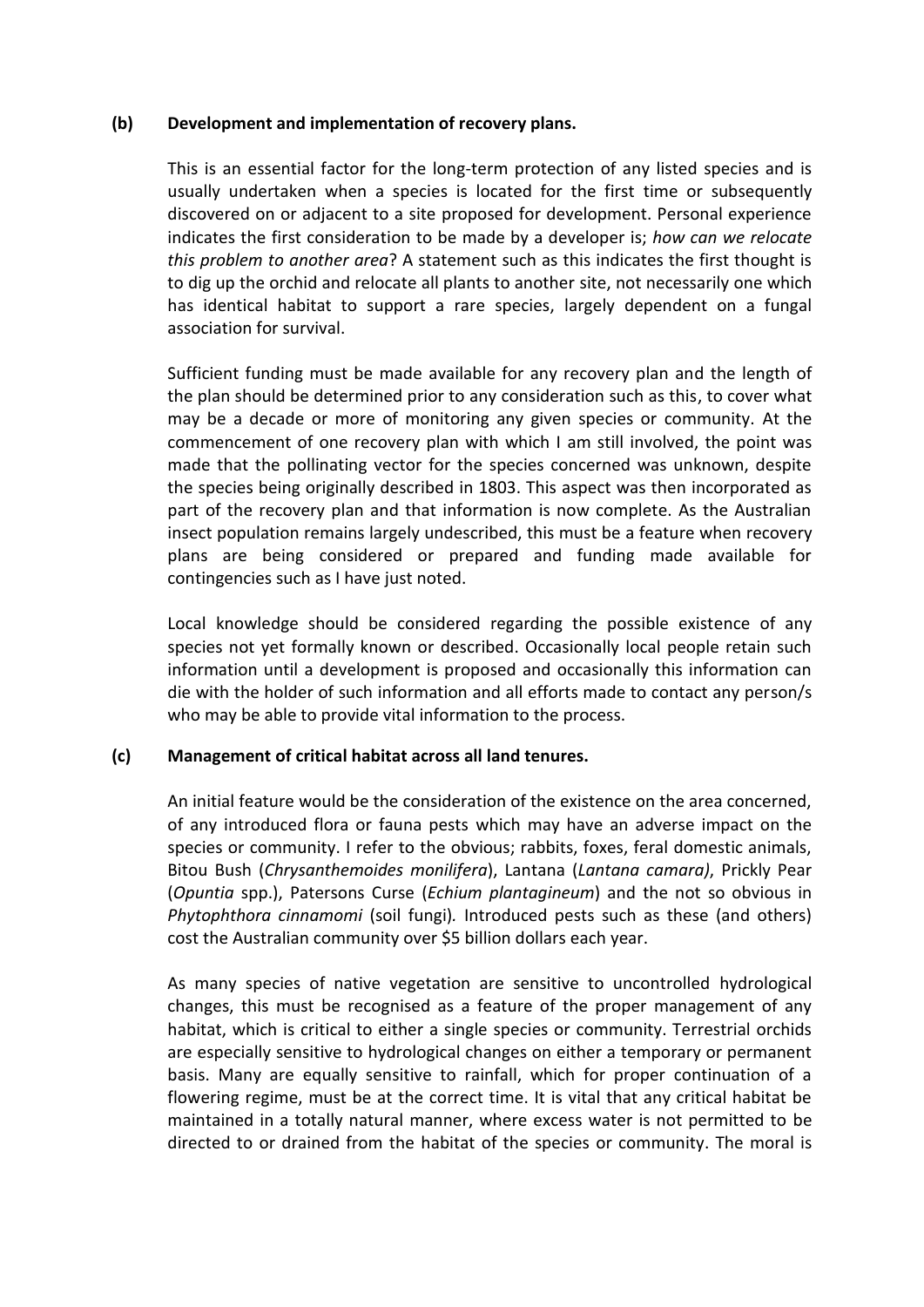"protect and maintain the habitat and the species within will continue as they have for millennia."

A recent consideration by the NSW Minister for Primary Industry to introduce grazing to national parks must immediately be rejected. If this is done it will save a large sum of money by avoiding court costs, damage to sensitive and perhaps critical habitat and also by avoiding reparation costs following obvious damage from hard hoofed animals, none of which are native to Australia. This same proposal was rejected in Victoria following costly court action and a so-called trial, which was merely a waste of time.

# **(d) Regulatory and funding arrangements at all levels of government.**

Any funding for this program should be mainly provided by the commonwealth government but should be supported by the states and territories on a percentage basis with the commonwealth being proportionally greater, followed by the state and local government. However these percentages should be seen as flexible and local government may be asked to contribute in a small but essential manner to assure all levels of government accept responsibility for environmental initiatives. Funding should be available under this model to not only preserve and protect sensitive lands containing a threatened species or community but if such land is under single or multiple ownership, sufficient funds should be made available to purchase such land for its inclusion as part of a national park or as a separate and secure reserve. This funding model will then ensure an input from all who control sensitive lands and have a vested interest in their proper management.

#### **(e) Timeliness and risk management within the listing process.**

If a species or community is found to occur either during the EA process or after, a facility must be provided where the species or community can undergo an assessment to determine whether it is new to science or a geographical variety of an existing species. If the intent of this committee is to protect the environment, such a facility must be initiated. I am aware that under the NSW TSC Act a stop work order can be obtained to address this issue; however currently this can only be implemented after work has actually commenced, a situation which is which is clearly unsatisfactory. To achieve this, more funding should be available to employ staff and provide a workplace sufficient to achieve this aim. This is also a good point at which to employ the "Precautionary Principle", which is provided for in environmental legislation but rarely used. The above statements rely almost entirely upon an honest and timely EA. Without this, no species or community can be assured of security.

## **(f) The historical record of state and territory governments on these matters.**

I have had experiences with the environmental agencies in three states and the commonwealth and have had mixed results with all. I have written six submissions to have four terrestrial orchid species listed under either or both the NSW TSC Act and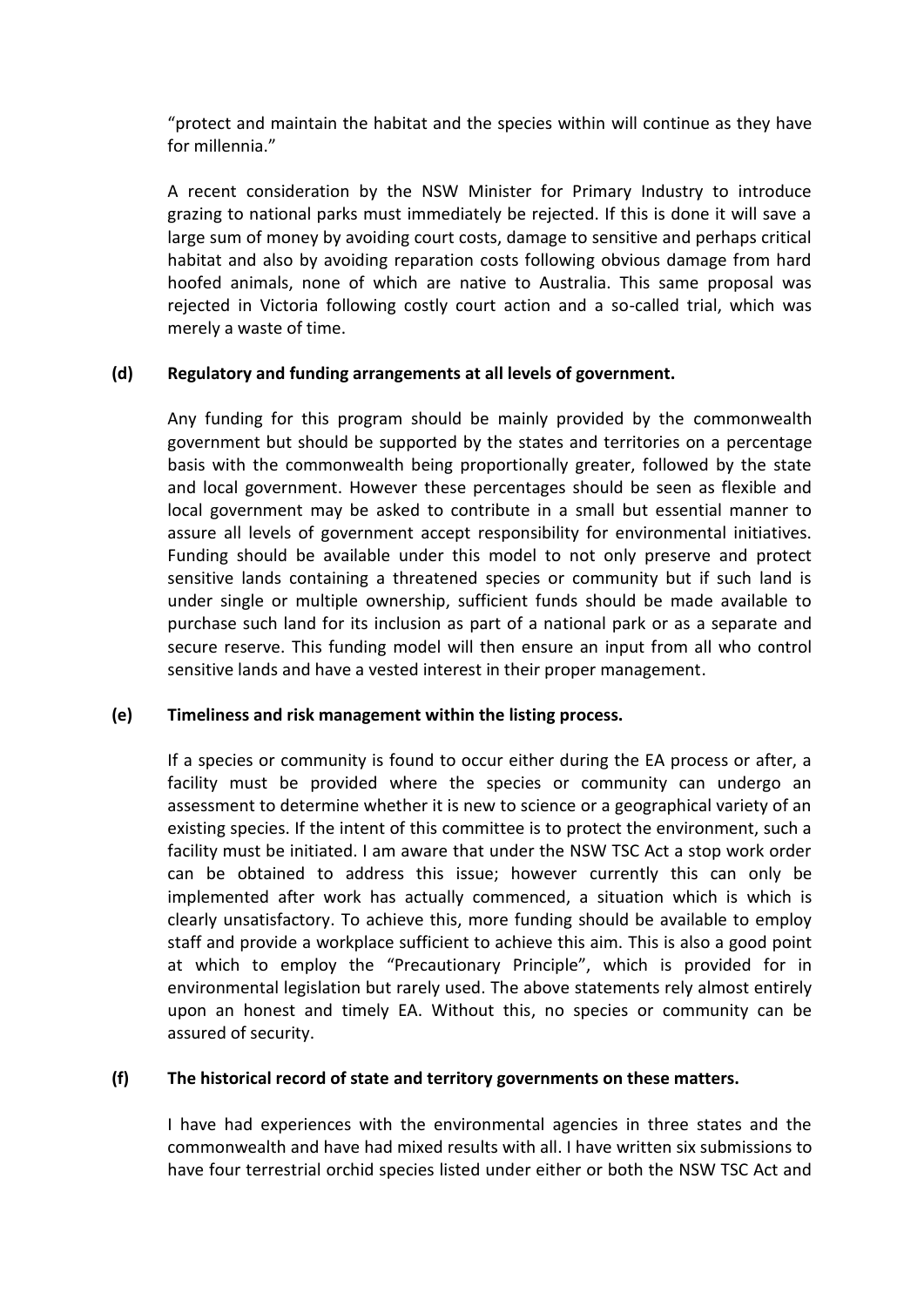the EPBC Act. I have also been involved in supporting submissions relating to four other species. The main point of complaint is the time taken for assessment and I am aware of the process and protocols under which the listing system must work. A recent nomination was for *Genoplesium baueri* (Brittle Midge Orchid). The submissions to the state and commonwealth bodies were forwarded in March 2010, and a state final determination to me was dated 9-11-2012. I find this delay unacceptable and at this date the commonwealth is yet to begin their assessment process. I was informed at the outset that the process would be a joint exercise; however this has proved to be incorrect and species or communities may be lost through an inability to assess their situation in a timely manner. The allocation of a "priority" determined upon the assumed importance of the species or community is not a desirable feature for a department charged with the responsibility of the environmental assessment of a species or community. I continue to stress the importance of proper funding, if indeed protection of the environment is the desired aim of this Senate committee. The incidence of endangered species throughout Australia generally is increasing, requiring a more realistic appreciation of the overall environmental situation, exacerbated by recent changes in government in Victoria, New South Wales and Queensland, all of which appear to be mounting an attack on their environment agencies.

Currently in NSW there is legislation to permit hunting in national parks, with consideration also being given to horse riding, mining and grazing. Victoria has undergone a trial to permit grazing in the Alpine National Park. Such an action resulted in an unnecessary cost to Victorian taxpayers and a dispute with the commonwealth government. The contention was that grazing would reduce the risk of bush fires, however all historical information was to the contrary and I fear NSW taxpayers will also suffer the same costly fate for no result. Horse riding is already a fact in a few national parks in Queensland and I cannot imagine horse riders being as responsible as some dog owners by collecting the faeces deposited by their animals. The possibilities of degradation via heavy and hard hoofed animals and the probability of weed infestation from faeces and matter contained within hoofs is not what most people consider to be the norm in a national park. All of this can lead to serious degradation of endangered species via actual physical damage and a longterm lessening of the values of what a national park should contain after being declared a national park.

I accept a change in either a state or commonwealth government will result in changes to policy but I note the current NSW situation where the environment ministry is now devalued, as it falls under the control of premier and cabinet and is not the sole responsibility of the environment minister despite all public statements emanating from that source.

Much of this is recent history, however it appears some are unable to learn the lessons of recorded history since white settlement or the history known to exist prior.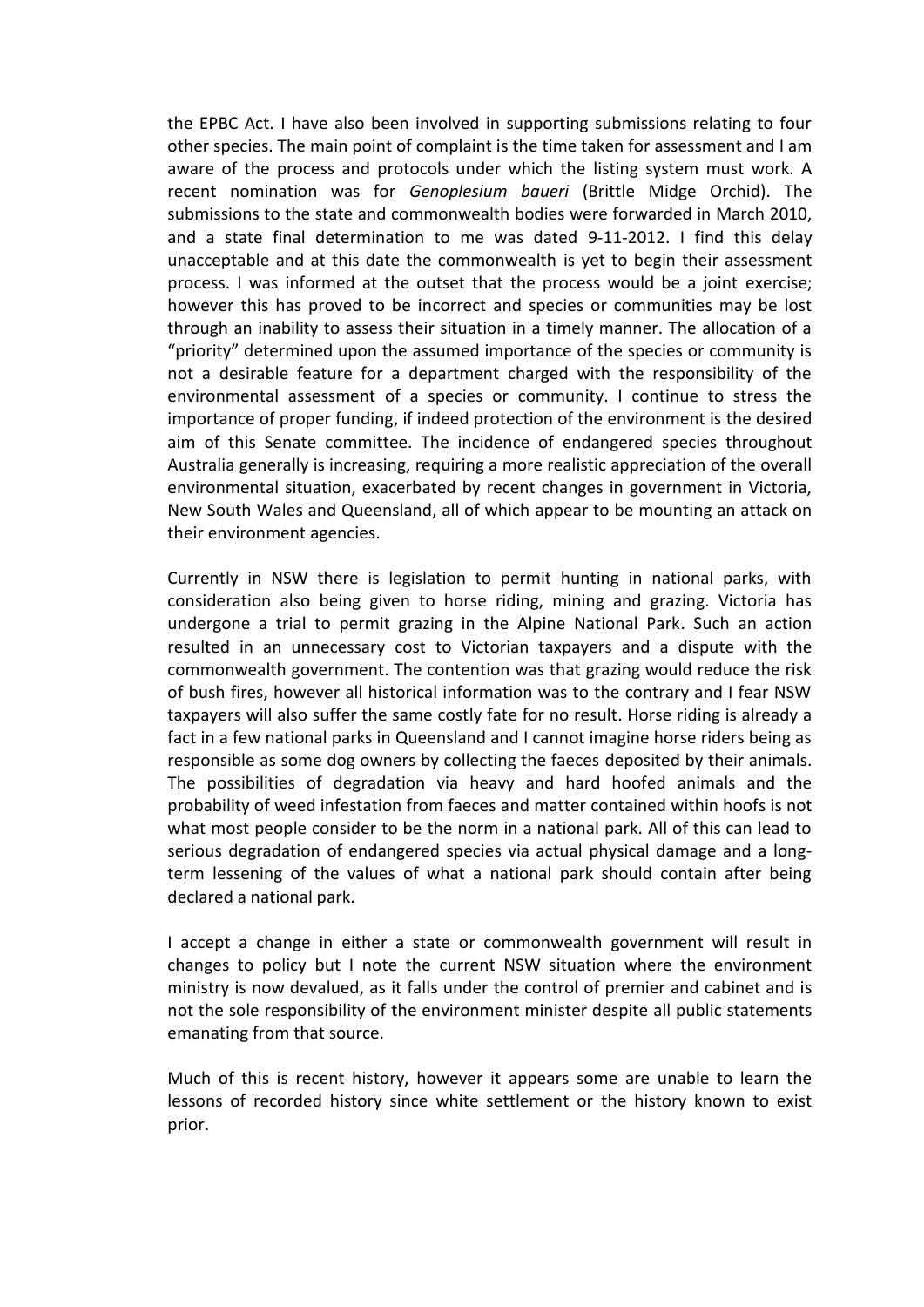In mid-2012 a call was heard to have some or all of the commonwealth EPBC powers transferred to the states and I should note this call came from COAG not the commonwealth. When one is in full recognition of the obvious immediate and longterm aims of some states regarding their intent to devalue the environment generally and environmental legislation in particular, I would hope such a backward move would not be contemplated by this committee or any commonwealth government. For several years, across governments of differing political persuasions, Australia has seen an overall improvement and recognition of the need to have and regularly upgrade environmental legislation. The Commonwealth EPBC Act 1999 was the necessary final piece of environmental legislation but it must be seen to be the province of the commonwealth and not transferred to the states for devaluation under the guise of reducing red tape or green tape, a term which is frequently used. Conversely I would hope the states territories and commonwealth would see some value in a true national approach and blend all environmental legislation into a single legislative framework. I see this as not only workable but necessary and with the amalgamation of agencies, the declining environmental well-being of Australia might be reversed.

#### **(g) Other related matters.**

In 2009 a legislated review of the Commonwealth EPBC Act was undertaken. I forwarded an initial submission, later accepted the invitation of a face-to-face meeting with the review panel and subsequently forwarded a submission to the Interim Report of the panel. Unfortunately little has progressed from that point, in part due to ministerial changes and what I assumed to be a reluctance to undertake any serious assessment of the findings of the report, apart from an address to the National Press Club. At this address Minister Burke mentioned "the ambulance at the bottom of the cliff", which indicated that in some instances a development was either ceased or put on hold owing to the discovery of a hitherto unknown endangered species or community. His thoughts then were to have the entire continent mapped to ensure development areas could be set aside and development could proceed with certainty in the knowledge of no environmental constraints.

Unfortunately this will never happen, as at this time there are insufficient honest and capable persons within Australia to undertake such extensive surveys and if this were to be initiated, the time required would be the largest barrier to so-called environmentally acceptable development zones. I also feel all states would contest any such concept proposed by a commonwealth government, particularly given the time frame for completion of these surveys and the certainty of changes in commonwealth, state and territory governments, which have the probability of occurring every four years. The factors which might negate such a proposal, which I assume would require any given area to undergo an environmental assessment in a single season, are variable weather conditions. These natural events include periods of drought, flood and fire. Unnatural events would include road building, school construction, farming and forestry operations, already at the planning level or being considered for the longer term. A single year is insufficient for any environmental assessment but this is how these assessments are usually conducted.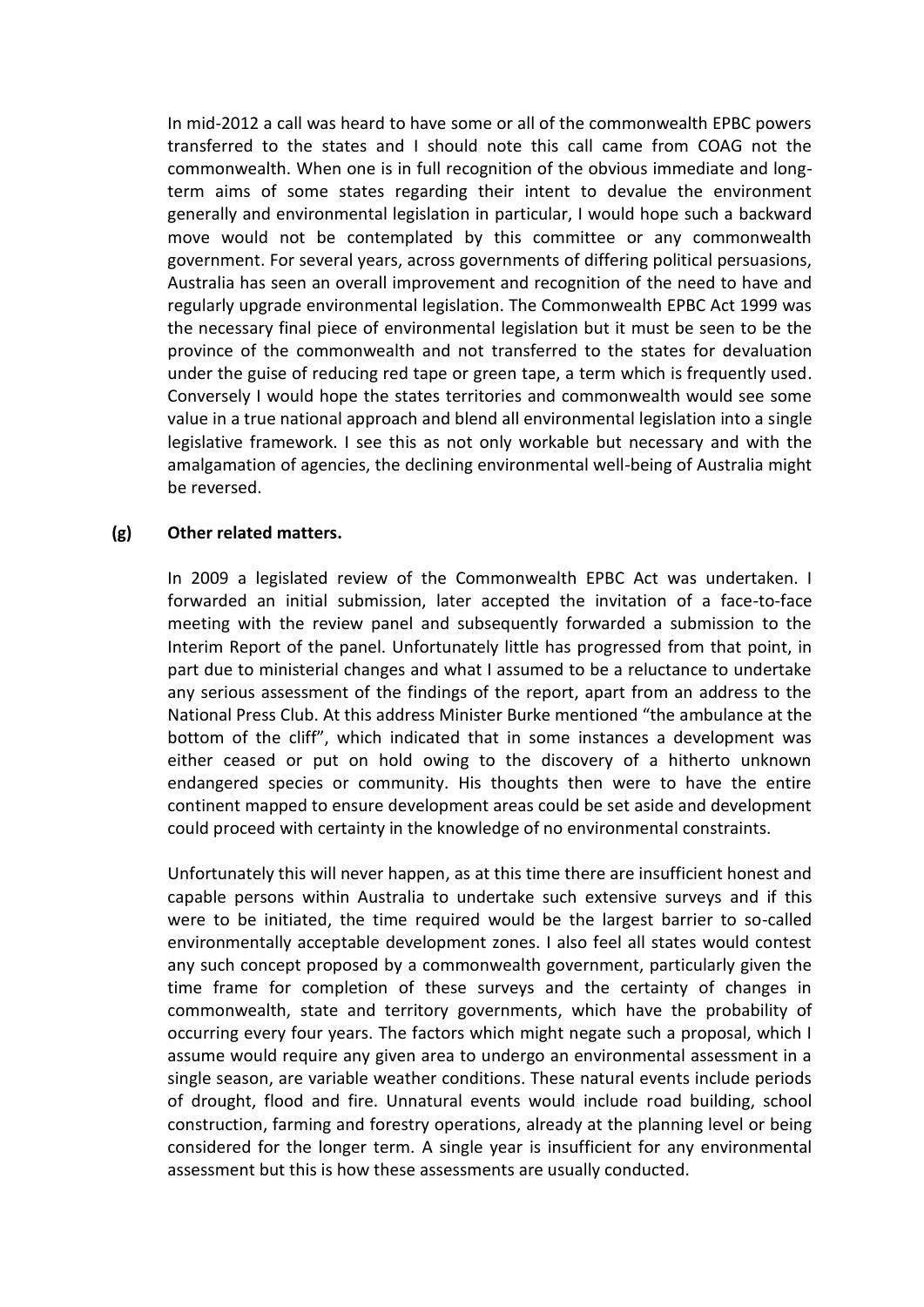During the review process I was led to believe that nomination for listing would be a joint commonwealth/state process but little has flowed from the review which I understood was to provide a positive improvement in endangered species protection. To date this has not occurred.

There are others factors seemingly designed not to locate endangered species and these are the methods used to undertake surveys. In most environmental assessments to which I respond via written submission, I note the method preferred and used is referred to as "The Random Meander Technique, as described by Cropper 1993." This method is seriously flawed even if undertaken as described, as it requires a list of species located during surveys to be recorded in the EA Report but frequently this list fails that requirement as the reader of the EA is rarely informed of what species were located as part of the required EA. Deciduous terrestrial orchids are considered difficult to see in a natural habitat but this complaint comes mainly from some of those charged with the responsibility of the assessment. The "Random Meander Technique" involves a non systematic meander over the development site (regardless of its size) with the additional introduction of a few 20 mtr x 20 mtr survey plots. These plots are allegedly scattered throughout the site in the habitat of the target species. Irregular inspections of the plots are undertaken and if the target species is not located within such an area it is declared as not existing on the site. Terrestrial orchids are notorious for being located in atypical habitat and 28 years experience with orchids of all types will attest to this. Any survey for such species must be undertaken using a systematic transect method, preferably no greater than at five metre intervals and no other method will suffice. The reason for this is the angle of view of the human eye is unable to see at an angle greater than 49° without a sweep of the head, which leads to sections of the site not being seen if transects of 10 metres or greater are used. Such transects are designed not to locate these species which in most instances will be bypassed by those with little interest or experience.

Persons undertaking EA and EIS work in NSW have access to the NSW Wildlife Atlas, which occasionally lacks up to date site information in the form of wildly inaccurate location details for some endangered species.

Several states have or had special clause or sub section within their environmental or planning legislation which overrode environmental legislation and in NSW it was Part 3a of the NSW Planning Act. Although now not in use there are approximately 500 development projects remaining to be assessed under this developer friendly clause. Other states use the Regional Forest Agreement in the same vein.

Private Native Forestry (PNF) is also another destructive mechanism which is being perpetrated upon the NSW Southern Table Lands (and also in the north of NSW). In the Mt. Rae of NSW district logging is being conducted solely for fire wood, in the habitat of endangered species. Statements made by persons who should be better informed have been made indicating Koalas will benefit from logging of their habitat. Proponents of logging a forest for fire wood also indicate endangered orchids would